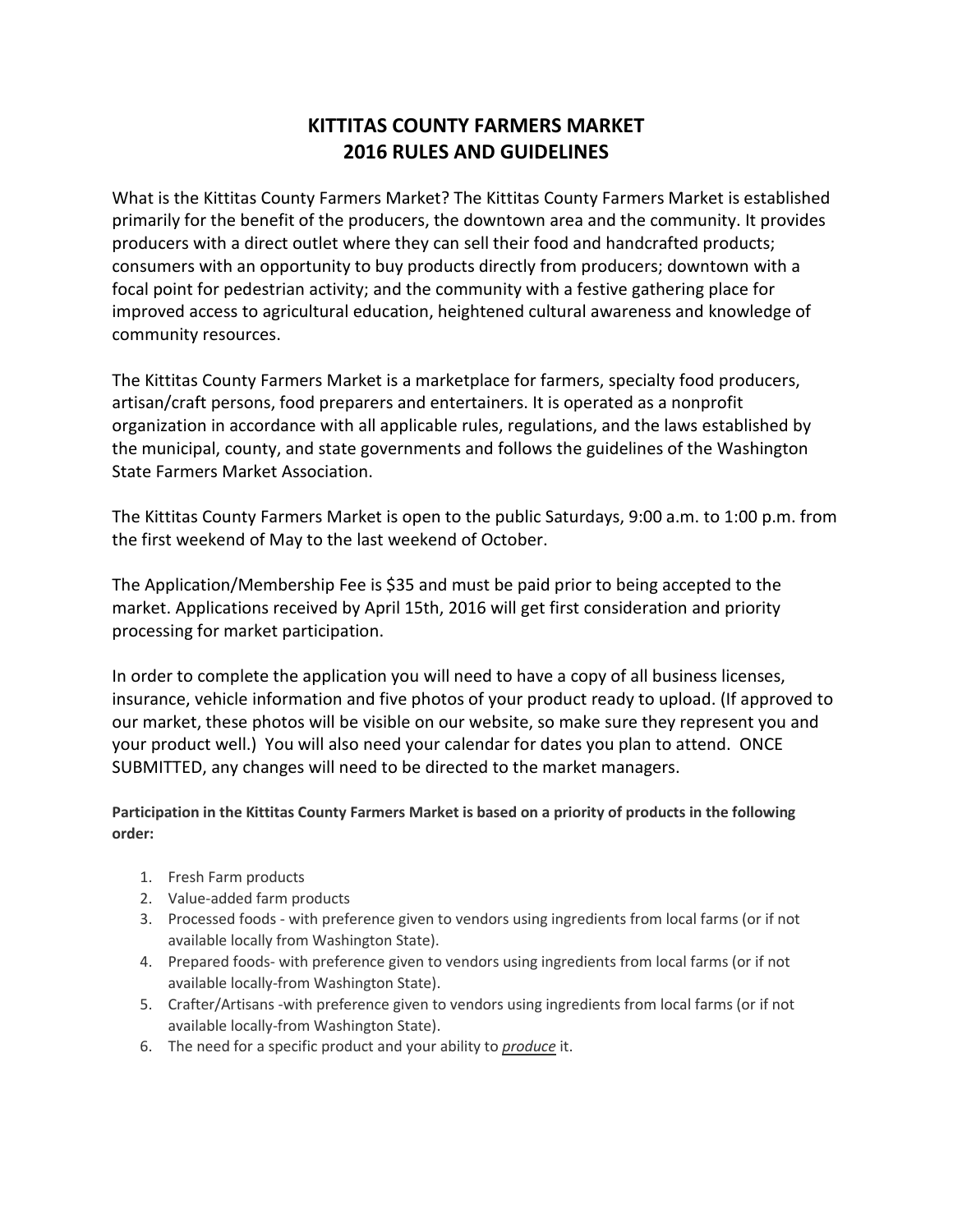# Types of Vendor

The following Vendors Are Allowed at the Market:

FRESH FARM PRODUCTS - Farmers are persons or entities, which raise produce (vegetables, fruits, and nuts), herbs, flowers, or nursery crops from seed plants, and care for, nurture, cultivate and harvest the crops for sale. Beekeepers, egg farmers, poultry growers, livestock and shellfish growers are considered in this category. All farmers must produce their crops within the State of Washington. All products must be grown or produced by the seller. Any vendors bringing products to sell other than those grown on their farm without manager's approval will lose their permit to sell at the market. Also included are wild crafted products such as mushrooms and berries.

VALUE-ADDED FARM FOOD AND PRODUCTS Includes -but is not limited to: preserves, jams and jellies, cider, syrups, salsas, smoked meats and/or fish, dried fruit, flours, salad dressings, pickles, wine and beer. All valueadded farm foods must be made from products/ingredients of which a majority are grown or produced by the seller. Processed farm foods must be produced by the Vendor from raw ingredients. Vendors in this category must have personally cooked, canned, baked, preserved, or otherwise treated the product they sell. All processed foods must have the proper permits and licenses as required by Kittitas County Public Health Department. The Vendor's application for permission to sell shall state what is grown by Vendor and what products the Vendor will sell at the KCFM. OTHER ALLOWED VALUE-ADDED FARM PRODUCTS: bouquets, wreaths, roping, arrangements and displays of fresh and dried flowers, vines, and gourds. These items must be grown, foraged, and produced by the Vendor on the Vendor's own farm. These items are intended as a supplement to fresh produce, processed farm goods, nursery/flower inventory and cannot exceed 25% of the total displayed inventory. The Vendor's application shall state what is grown/processed or prepared by Vendor, and must list what the Vendor will sell at the KCFM

PROCESSED FOODS (Processed, Baked Goods, and Grain Products) - Processed farm foods are those fresh food products that have added value to their product through processing such as: preserves, jams, jellies, cider, syrups, salsas, smoked meat or fish, dried fruit, flours, pickeles and salad dressings. Processed foods must be produced by the vendor from raw ingredients. All prepared foods must have proper permits, licenses, and labeling. Priority is to those who use ingredients from local farms or waters.

FISHERMEN - Fresh fish and/or shellfish vendors, who sell products, which they have caught, raised, bred, or cultivated, have priority over vendors selling fish, which they did not catch. All fishermen must have proper permits and licenses required by the City of Ellensburg and the Kittitas County Health Department.

PREPARED FOODS/CONCESSIONAIRES - offer freshly made foods, available for sale and immediate consumption on-site. Prepared Food vendors shall submit and also possess and maintain all required State, County, and local Health Department permits. All appropriate permits and licenses shall be filed with the management of the market. Prepared Food vendors should use ingredients produced in Kittitas County as much as possible. Further, when selecting Prepared Food vendors provide a good variety of healthy foods and to give preference to those vendors using ingredients produced in Washington State only. Priority to those Prepared Food vendors who use ingredients from local farms or waters.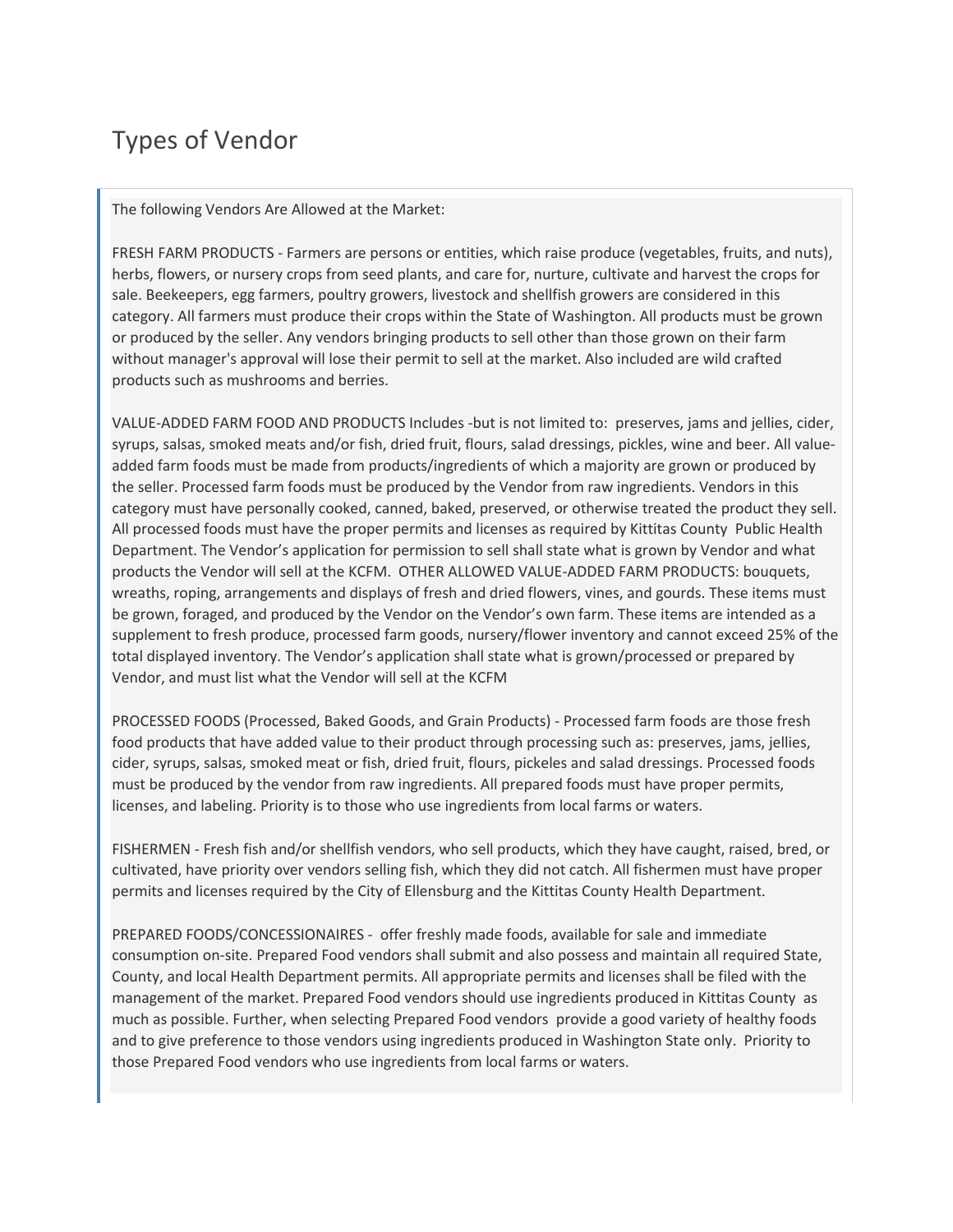ARTISANS - Artisans create products of original art or craftwork, which the vendor produces. All items sold must be completed by a single artist/craftsperson in the State of Washington. Artisans must submit pictures, descriptions, or pieces that are representative of the work they plan to sell at the market to be juried. Some review items considered are: craftsmanship, quality, percentage or raw materials used, and originality. There is a \$10 live jury fee, should one be required.

CHARITABLE ORGANIZATIONS - A charitable organization with non-profit status under the IRS code 501 (c)(3) may participate with the Market manager approval. They must comply with market rules, guidelines and policies. Each market day, charitable organizations may engage in fundraising, which may not compete with any producer's products; must comply with market rules; and must be approved by the Market manager prior to market day.

BROKERS - Brokers are allowed for fresh fish and produce only. Brokers must contact the Market manager to get pre-approval before bringing their produce to the market. Brokers must buy direct from Washington State farmers and have receipts and address to back this up. Brokers must clearly label their produce as being "resold" or other wording with the same meaning. Existing Market members will receive preference in signing up for being brokers. Brokers must refrain from any unfair marketing practices. Brokers will be limited to half the sales volume of farmers, of half the number of farmers.

YOUTH VENDOR - Youth over the age of 14 may vend at the market provided: The product being sold is the going rate at the market- no underselling. City business license is needed if selling crafts. Parent must be with child during market hours with no early tear-down. All market safety, permit, and insurance requirements still apply. No membership is necessary and first time to vend is at no-charge. The child must be doing the work (i.e. growing vegetables, making crafts).

## Vendor Rules

PLEASE READ THESE REGULATIONS CAREFULLY AND PRINT THIS PAGE FOR YOUR RECORDS.

FAILURE TO OBSERVE THESE PROCEDURES MAY RESULT IN TERMINATION OF MARKET PERMISSION TO SELL AND/OR FINES.

#### **First Infraction - \$20 Second Infraction - \$50 Third Infraction - suspension of membership and board review.**

#### **KCFM 2016 RULES, GUIDELINES AND POLICIES**

All prepared foods must have the proper permits and licenses required by the following: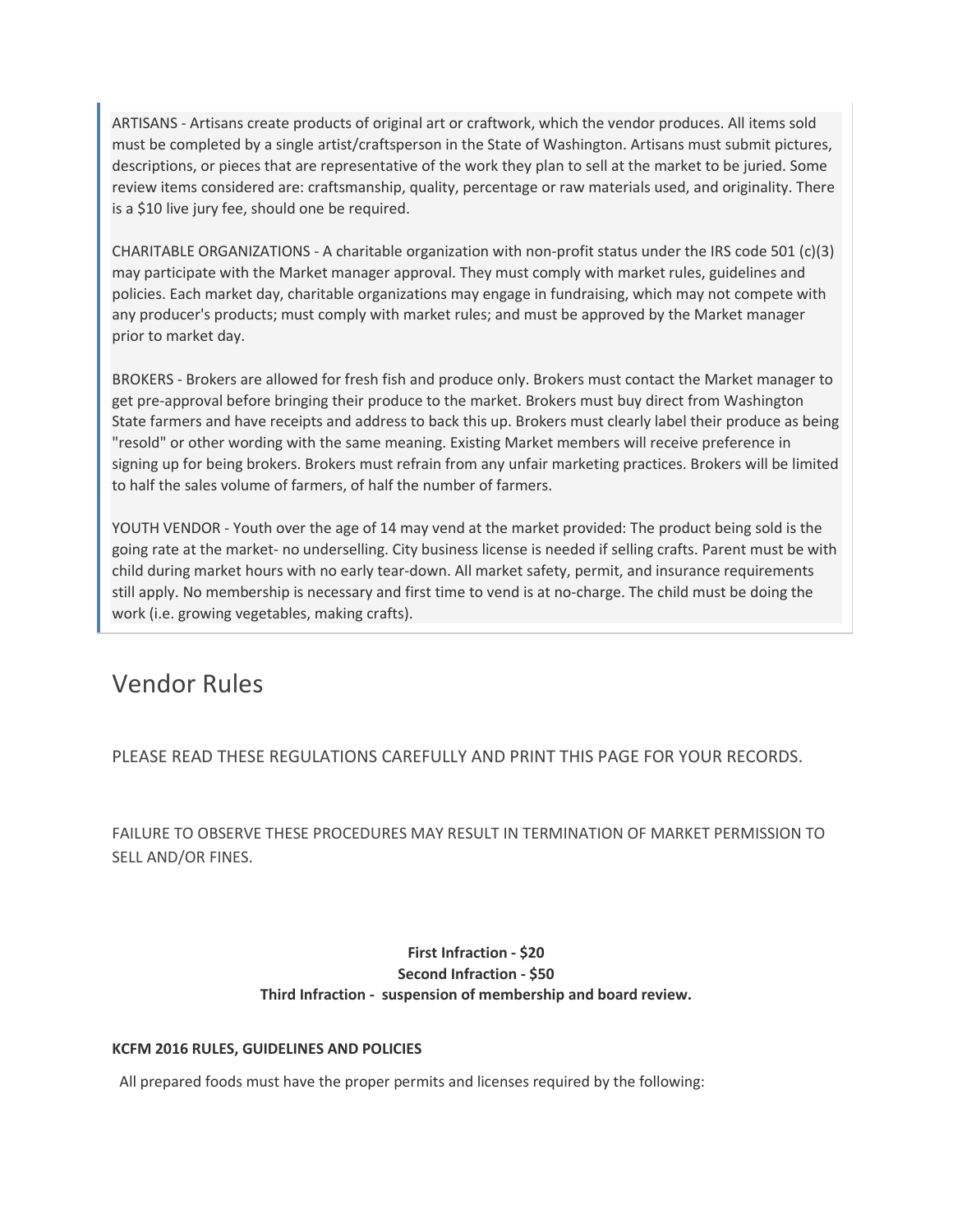- City of Ellensburg, http://www.ci.ellensburg.wa.us
- Kittitas County Health Department (KCHD) http://www.co.kittitas.wa.us/health/default.aspx
- Washington State Department of Agriculture (WSDA) http://agr.wa.gov/marketing/smallfarm/DOCS/10- FoodProcessing.pdf.
- Prepared foods must be labeled according to WSDA Food Safety Program guidelines.

• Call WSDA (http://agr.wa.gov/marketing/smallfarm/DOCS/10-FoodProcessing.pdf at 360-902-1876 for information.

#### **Product labels must include the following information:**

- Name and place of business for the manufacturer, packer, or distributor;
- Accurate statement of the quantity of the contents by weight;
- Product identity (common or usual name of the food);

• Ingredient list (when processed food is fabricated from two or more ingredients) of each ingredient in descending order of predominance. Food products that include spices, flavorings and colorings as ingredients may designate these products as spices, flavorings and coloring on the ingredient list. NOTE: It is particularly important to label those ingredients that cause allergic reactions in certain individuals. The following common food allergens would prompt product recalls if not declared as ingredients: Peanuts, tree nuts, eggs, fish, crab, shrimp, lobster, milk, soybeans, wheat, sulfites, and yellow dye #5.

Perishable packaged food products with a projected shelf life of thirty (30) days or less must state the pull date on the package label. The pull date must be stated in day and month and in a style and format that is readily decipherable by consumers. Also, when products require refrigeration either before or after opening, such information must be on the label.

Vendors must display all health permits and licenses required by the State and local health departments in their booth.

## KCFM BOOTH LOCATION AND SPACE ASSIGNMENT

#### **HOW BOOTH ASSIGNMENTS ARE MADE**:

- Participation in the Kittitas County Farmers Market is based on a priority of products in the following order:
- Fresh Farm products
- Value-added farm products
- Processed foods with preference given to vendors using ingredients from local farms (or if not available locally from Washington State).
- Prepared foods- with preference given to vendors using ingredients from local farms (or if not available locally-from Washington State).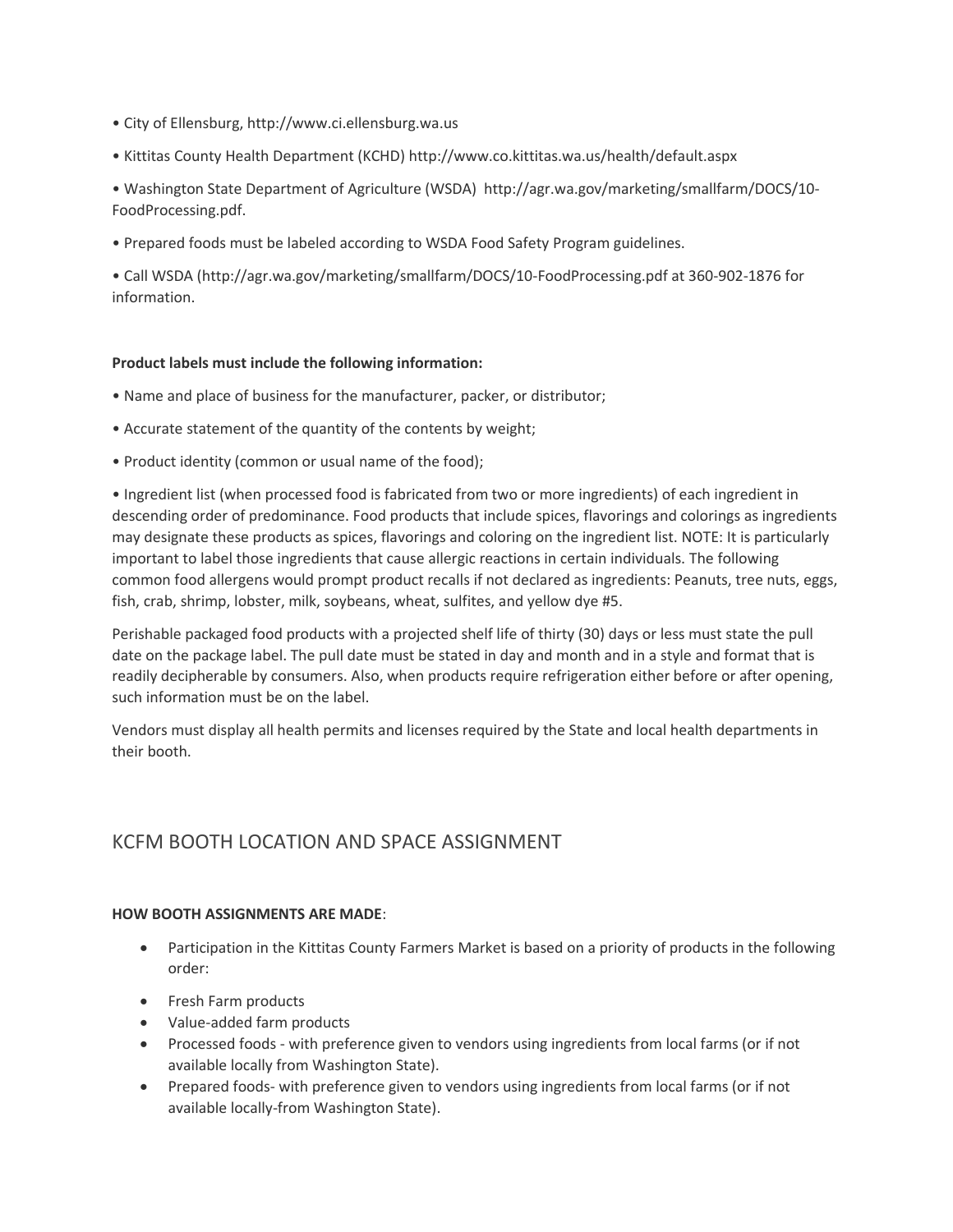- Crafter/Artisans -with preference given to vendors using ingredients from local farms (or if not available locally-from Washington State).
- The need for a specific product and your ability to **produce** it.

**BOOTH LOCATION** will be assigned and reserved using the following criteria:

- Returning Vendors
- Attendance from prior seasons
- Sales history reporting
- Date Vendor submitted a complete application
- Number of spaces required. (the more space required, the more challenging it is to place the vendor).
- Electric Use. (Outlets are available in specific areas only and determines placement).

Any exceptions to these rules will be considered on a case-to-case basis; at the discretion of the Market manager and/or the Board of Directors.

### KCFM Vendor Rules

A. ONLY WASHINGTON STATE FARMERS AND OTHER PRODUCERS, AS LISTED, MAY SELL AT THE MARKET: A principal farmer/producer may send family members, partners or employees to the market in their stead, but are responsible for having their on-site representatives aware of all Market rules and policies.

B. Kittitas County Farmers Market HOURS OF OPERATION: 9:00 A.M. – 1:00 P.M. No vendor vehicles will enter the street after 8:15am and all vehicles must be moved by 8:30am. No vendors will be allowed on the site before 6:30 a.m. All vendors vacate the site by 2:30 p.m.

C. SIGNAGE: All vendors are required to post a sign identifying him/her or the name of the business represented.

D. PRICE SIGNAGE: Vendors are required to clearly mark the prices of their items. This can be done by individually tagging each item or by listing all of your items and prices on a large sign or blackboard

E. SELLING SPACE: The vendor sales area and signage must not extend beyond the allotted boundaries of the booth space. Displays and signs must allow clear visibility to adjoining booths. Display and selling technique must not impair other vendors' ability to sell, nor create a hazardous situation for customers. Hawking in front of booths is not allowed. Sidewalls can't be erected, except for days of inclement weather at the discretion of the Market manager. Normal Kittitas Valley winds do not count as inclement weather.

F. VENDOR VEHICLES AND LOADING/UNLOADING and PARKING: Vendor vehicles must not extend beyond allotted booth space. Several market booth spaces have been designated with on-site vendor vehicles in mind. If you have a second vehicle or a load off space, please have it off the market site no later than 8:30 a.m.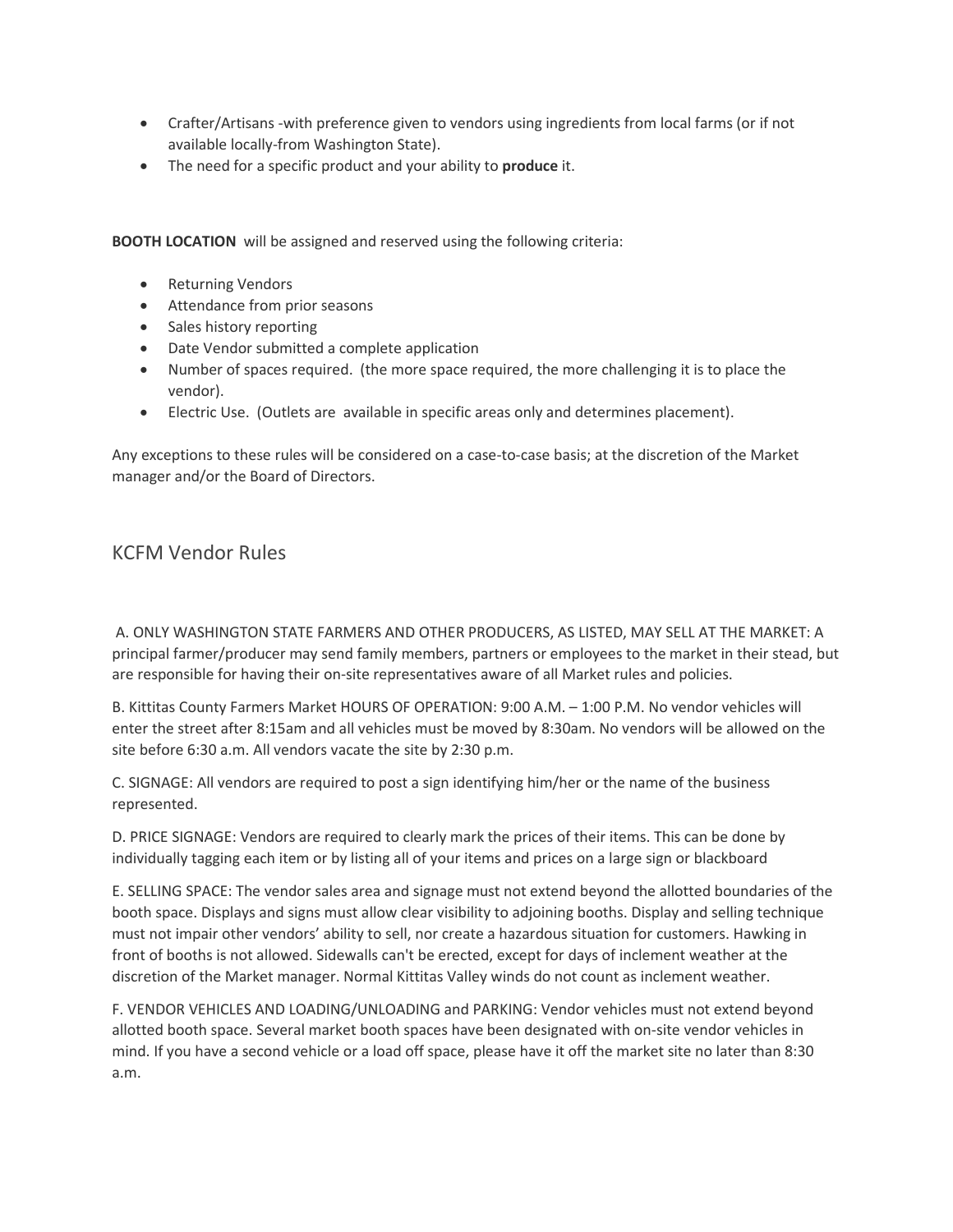After the market closes at 1pm Vendors must first pack up all belongings and have all items ready to load before entering the street. VENDORS MAY NOT ENTER THE STREETS UNTIL AFTER 1:15 pm **AND CUSTOMERS HAVE CLEARED THE MARKET STREET.** Upon entering the street, belongings should be quickly loaded and moved. The street must be vacated no later than 2:30pm

\*New this year: Parking Pass/Vendor Identification will need to be shown to street/traffic "guards" before entering the street. These will be given to each vendor at the start of the season. Lost or misplaced pass will be a \$5 replacement fee.

**Do not park in Customer Parking Spaces** Vendors must leave the street parking spaces for customers. Vendors shall not park between Main and Ruby, or 3rd and 5th Avenues, or within two blocks of the market unless it is in one of the aforementioned lots between 9:30 a.m. and 12:30 p.m. We encourage vendors to park in the parking lots of Bank of the West, City of Ellensburg, Wells Fargo Drive Thru lot or US Bank parking lots.

Vendors violating these rules will accrue fines/suspension of fines as outlined above.

G. BOOTH CLEAN-UP and GARBAGE REMOVAL: Vendors are responsible for keeping their space attractive during Market hours and for cleaning up their space after the market closes. Vendors are responsible for taking their trash and garbage out of the market. The garbage and trash receptacles owned by the surrounding businesses should not be used.

All vendors who provide food, a napkin, a toothpick, cup or anything that might need a garbage bag, MUST provide a trash receptacle in the front of their booth for customers to use. Management will inspect for these daily and fines can be accrued for failure to comply.

H. THE MARKET DOES NOT PROVIDE TABLES, CANOPIES, UMBRELLAS OR OTHER EQUIPMENT.

I. UMBRELLA AND CANOPY RULES: All vendors who wish to erect canopies or umbrellas on the farmers market site during a normal period of market operations, including the set up and breakdown period, are required to have their canopies or umbrellas sufficiently and safely anchored/weighted to the ground from the time their canopy or umbrella is put up to the time it is taken down. Any vendor who fails to properly secure his or her canopy or umbrella will not be allowed to sell at the farmers market on that market day, unless that vendor chooses to take down and store their canopy or umbrella and sell without it. According to WSFMA guidelines, a canopy must have no less than 24 pounds anchoring each leg. For examples of recommended safety methods pertaining to canopy weights, please refer to "Canopy Safety 101" document located at http://www.wafarmersmarkets.com/

J. CLEANING PRODUCE: Produce should be washed and prepped for sale at home or on the vendor's farm. Vendors should not wash produce at the Market.

K. NO DUMPING ALLOWED: Vendors are not allowed to give produce or other items away for free or at unreasonably low prices, thus undercutting potential sales of other vendors.

L. SAMPLES: Sampling may take place provided the vendor has running water, soap, and paper towels to wash cutting implements after each use. Disposable rubber/plastic gloves are encouraged. Vendor must provide single service utensils, such as toothpicks. Vendor must have any required permits from KCHD, http://www.co.kittitas.wa.us/health/programs/environmental-health/food.aspx

M. PETS: Pets belonging to vendors will not be allowed in vendors booths during the hours of the market.

N. VENDOR DRESS: Vendors are requested to dress appropriately at their booths during market hours.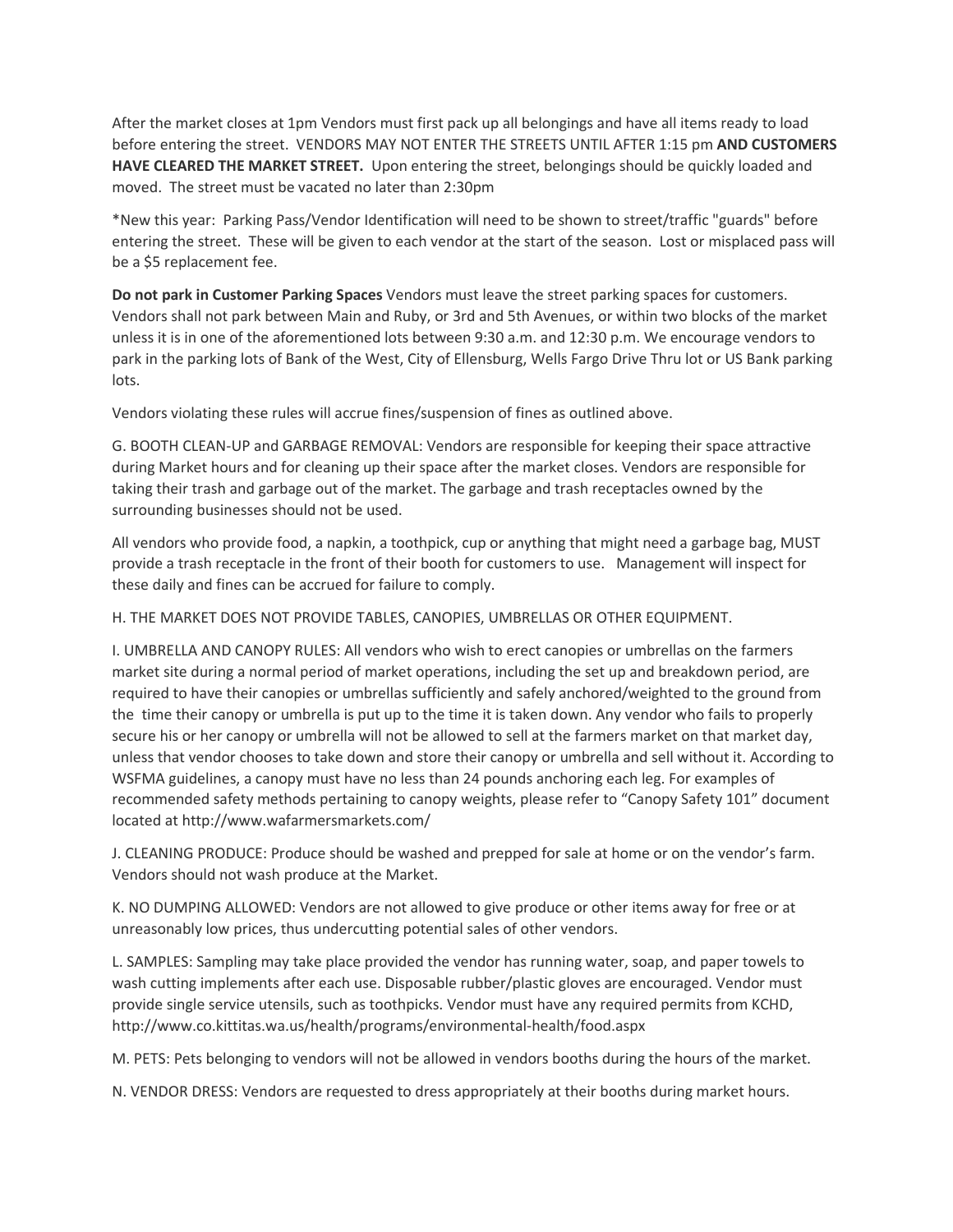O. CHILDREN: Vendors need to keep a watchful eye on their children at all times during the Market day. The Market will take no responsibility for their safety or whereabouts.

P. COURTESY: Vendors will conduct themselves courteously. It is the Market's intent to win friends and benefit the vendors, consumers and the community.

The KCFM has a **ZERO TOLERANCE** for any behavior that is deemed to be a form of bullying or harassing to other vendors, staff persons or customers. No yelling will be tolerated. Conflicts will be resolved in an unobtrusive manner. Vendors who behave in a unprofessional manner will be asked to leave immediately and their membership immediately suspended pending board reviews at the next regularly scheduled board meeting. If the market is already open for business at the time of the incident, they will be expected to return at the end of the market day at 1:15pm to retrieve their things.

The expectation is that all people who are at the market will be treated with courtesy, dignity and respect.

Q. HAWKING: Hawking (calling attention to your products in a loud repetitive, public manner) during the Market day is not allowed.

R. NO SMOKING: Smoking is not allowed in the vendor sales area.

S. MARKET MANAGER: The Market manager's job is to implement Market policies. This includes, but is not limited to, overseeing Market set-up, space assignments, and collection of fees, providing information about applications and Market policies, and assuring vendor compliance with all market policies. The Market manager will make booth assignment decisions based on available space in the Market and the need for specific products. The Market manager will be responsible for public concerns and vendor complaints. The Market manager is also the conduit between vendors and customers to the Markets board and the Market manager has complete authority to interpret and implement policy on the Market site; including the authority to rescind booth space for just cause. Vendor grievances will be taken to the board.

T. MARKET RESPONSIBILITY: The Kittitas County Farmers Market is not responsible for loss of property or damage to property.

U. EQUAL OPPORTUNITY: There will be no discrimination according to race, color, creed, sex, religion, sexual orientation, age or nationality.

V. LICENSES, PERMITS AND SPECIAL REQUIREMENTS: Retail sales taxes and Business and Occupation taxes are the responsibility of individual vendors. Vendors who are required to charge sales tax KITTITAS COUNTY FARMERS MARKET Vendor Rules 6 (i.e. artisans and concessionaires) are required by law to have a Washington State Tax ID number and must supply this tax number when you apply at the Market. Vendor's applications will not be processed without this number. All vendors shall provide, at the time of application, copies of any permits and licenses applicable to the sale of their products. July 1 each vendor required to have a city license will give a copy of his or her renewed license to the Market Manager.

W. LABELING: All processed and baked foods require a label which follows the regulations of the WSDA. Refer to page 2 item B for details and references. It is up to each vendor to insure compliance with all laws, rules and regulations related to their specific product(s). The market is inspected regularly.

X. ON-SITE FOOD STORAGE REQUIREMENTS: All prepared foods must be kept at least 18" above the ground.

Y. FOOD HANDLER'S and APPROPRIATE HEALTH DEPT PERMITS: Food vendors must have the current Kittitas County Health Department permits for all prepared foods and baked goods. These permits must be posted in the vendor's booth at all times.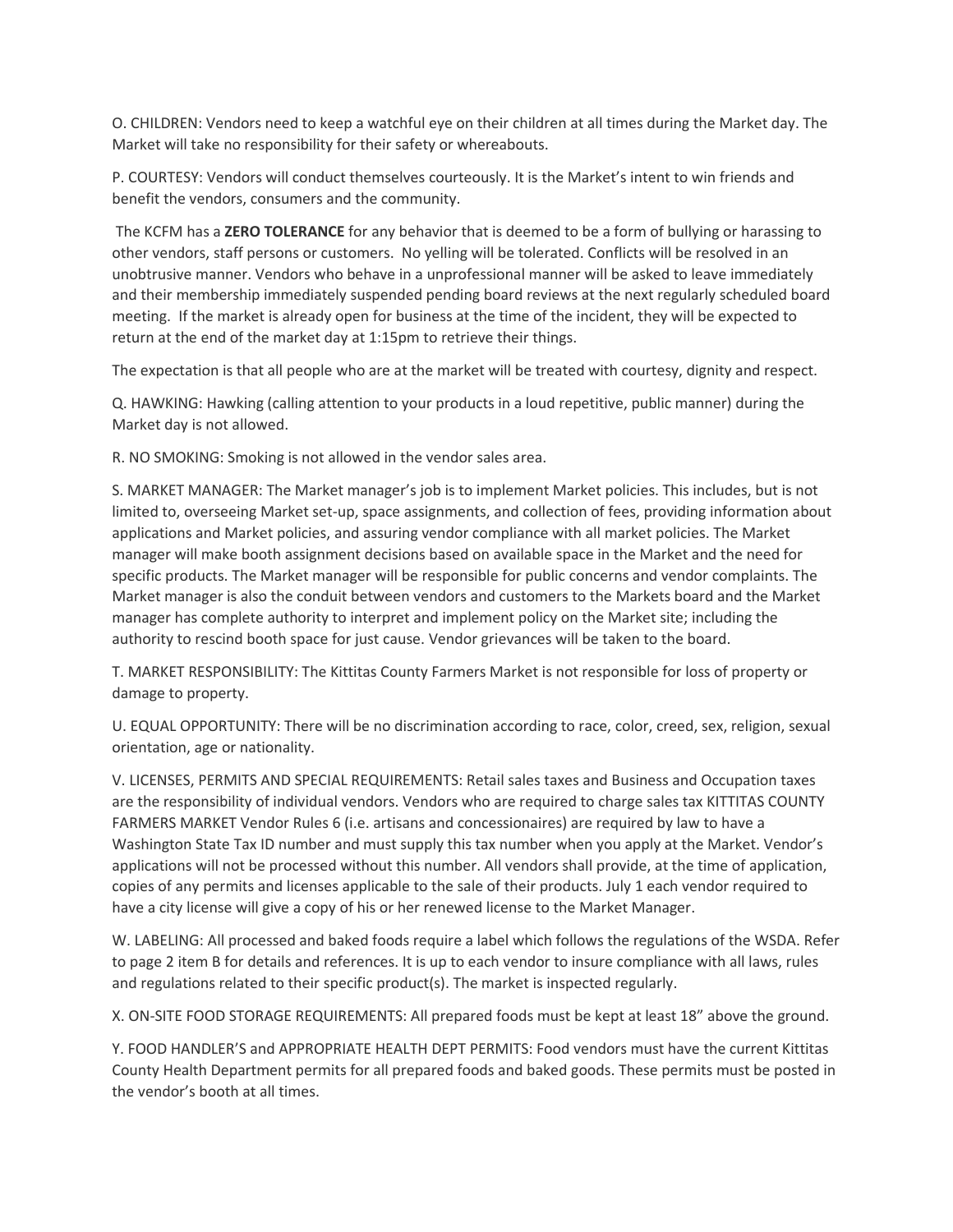Z. FARM VISITS: The Kittitas County Farmers market has the right to inspect or visit any farms or establishments used by vendors. Farm visits will be conducted with at least a 24-hour notice. Vendors should provide help during the visit in identifying the crops listed on the application for permit to sell.

AA. JURYING: All artist/craft vendors (including returning vendors) shall have their work juried prior to being allowed to sell at the market. All products sold must be completed by a single artist/craftsperson in the state of Washington. Products must be of the highest quality, handcrafted, and shall not be imported or kit work. Artisans must submit pieces that are representative of the work they plan to sell at the market to be juried. An artisan may not sell anything that has not been juried prior to the day of the market. Some review items considered are: craftsmanship; quality; percentage of raw material used; percentage of product that is handcrafted versus non-handcrafted; and originality. Once a product has been accepted, selling space at the market will be granted based on the above participation guidelines, space availability and compatibility with current product mix. Returning vendors will be juried every three years and kit work is no longer be accepted.

BB. CANCELLATIONS OR NO SHOWS POLICY: "No-shows" hurt the credibility of the KCFM and negatively impact all Vendors. Vendors are responsible for their attendance as indicated on the application. Should a Vendor need to cancel or alter attendance, the Vendor shall notify the KCFM manager as soon as possible, via phone or email, but no later than 24 hours prior to that week's Market. Should KCFM not be notified of a cancellation, it is considered a "no-show" and will be charged the daily booth fee, due to KCFM at the next attended Market. If a Vendor does not call or occupy their booth three weeks in a row with no communication to KCFM, the booth will be declared vacant, and given to another Vendor.

CC. Liability Insurance: Minimum 1,000,000. Vendors are required to submit a Certificate of Insurance naming KCFM as an additional named insured. This certificate must also specify what you are insured to sell, your liability limits and the dates of the coverage. The Kittitas County Farmers Market reserves the right to prohibit anyone from selling or any product from being sold.

DD. The Market Managers Booth provides credit card services at no cost to you. Customers can swipe their Credit/Debit or EBT to use at the market. For consistency of the program and clarity for the customer, KCFM requires that ALL Vendors accept appropriate tokens for their product.

Currently we offer a \$5.00 green wooden tokens that can be used for ANYTHING you sell.

The \$1.00 EBT red wooden tokens are used for specified food or food growing plants. EBT tokens can be used to purchase fresh fruit and vegetables, eggs, meat, fish, poultry, dairy, and seeds and plants intended for growing food. Non-food and prepared (hot) foods are not eligible for this program. There is no cost to Vendors to participate in this program.

Vendors will be responsible for submitting both types of tokens to KCFM at the end of each market, and KCFM will pay Vendors by check the following week.

Token Refund Checks must be deposited or cashed within 90 days or the check will be voided and funds held by KCFM.

DD. FOOD ACCESS AND EBT INCENTIVE PROGRAMS: NEW for 2016! KCFM expects to implement incentive programs for customers utilizing EBT/SNAP benefits for fresh fruits and vegetables only. Details and processes will be forthcoming as they are developed.

EE. COMMUNITY MEMBERSHIP CARDS. New for 2016! A patron membership card will be sold to market customers for \$20.00 each and will be good at each market in 2016. This fee will be used to support the